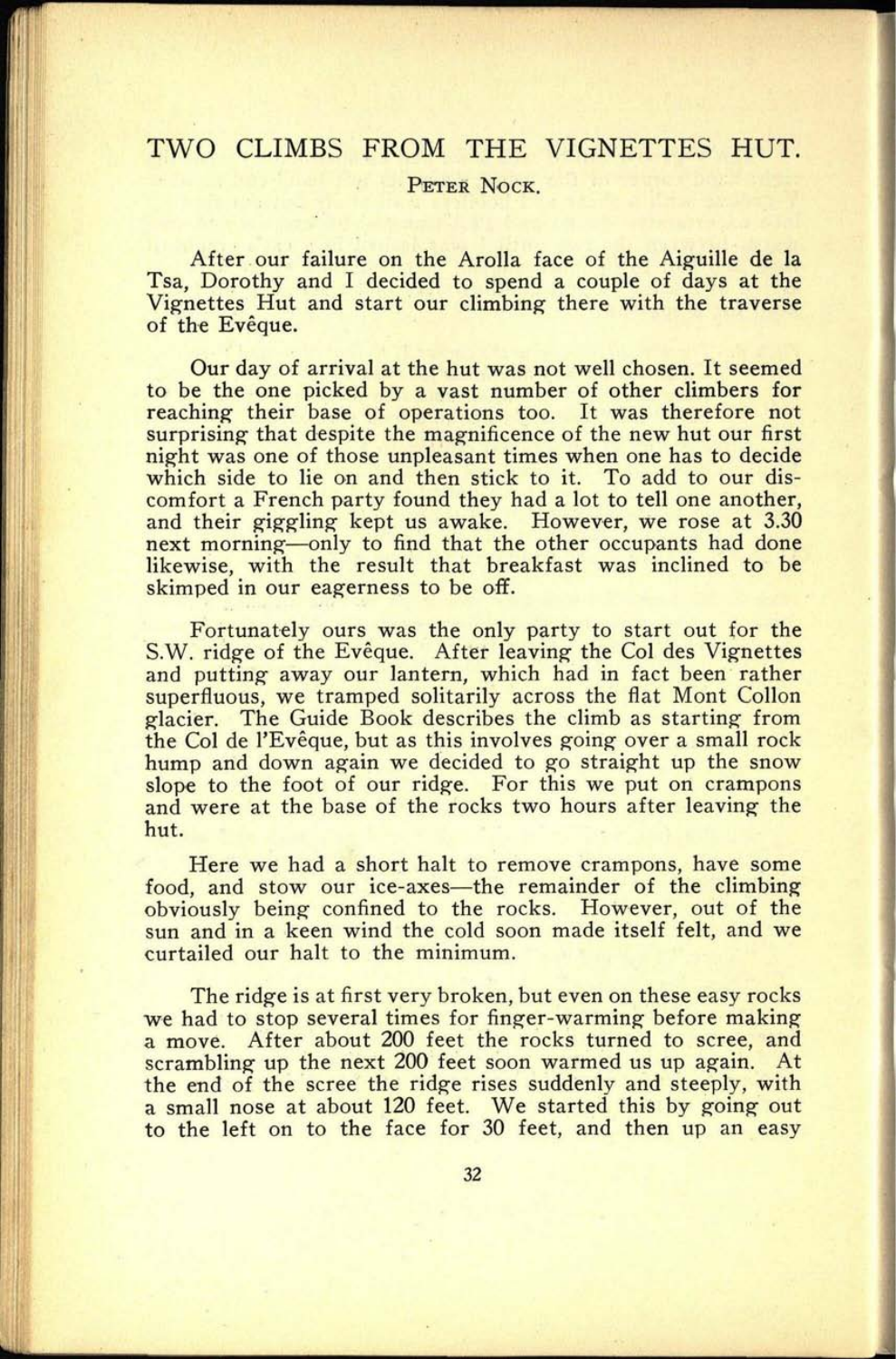

**43. 0130**

L'Eveque is seen on the right. The S.W. Ridge is the right-hand skyline. L'Eveque is seen on the right. The S.W. Ridge is the right-hand skyline.

 $P.$  W. W. Nock *P. W. W. Nock*

> L'EVEQUE FROM VIGNETTES HUT L'EVEQUE FROM VIGNETTES HUT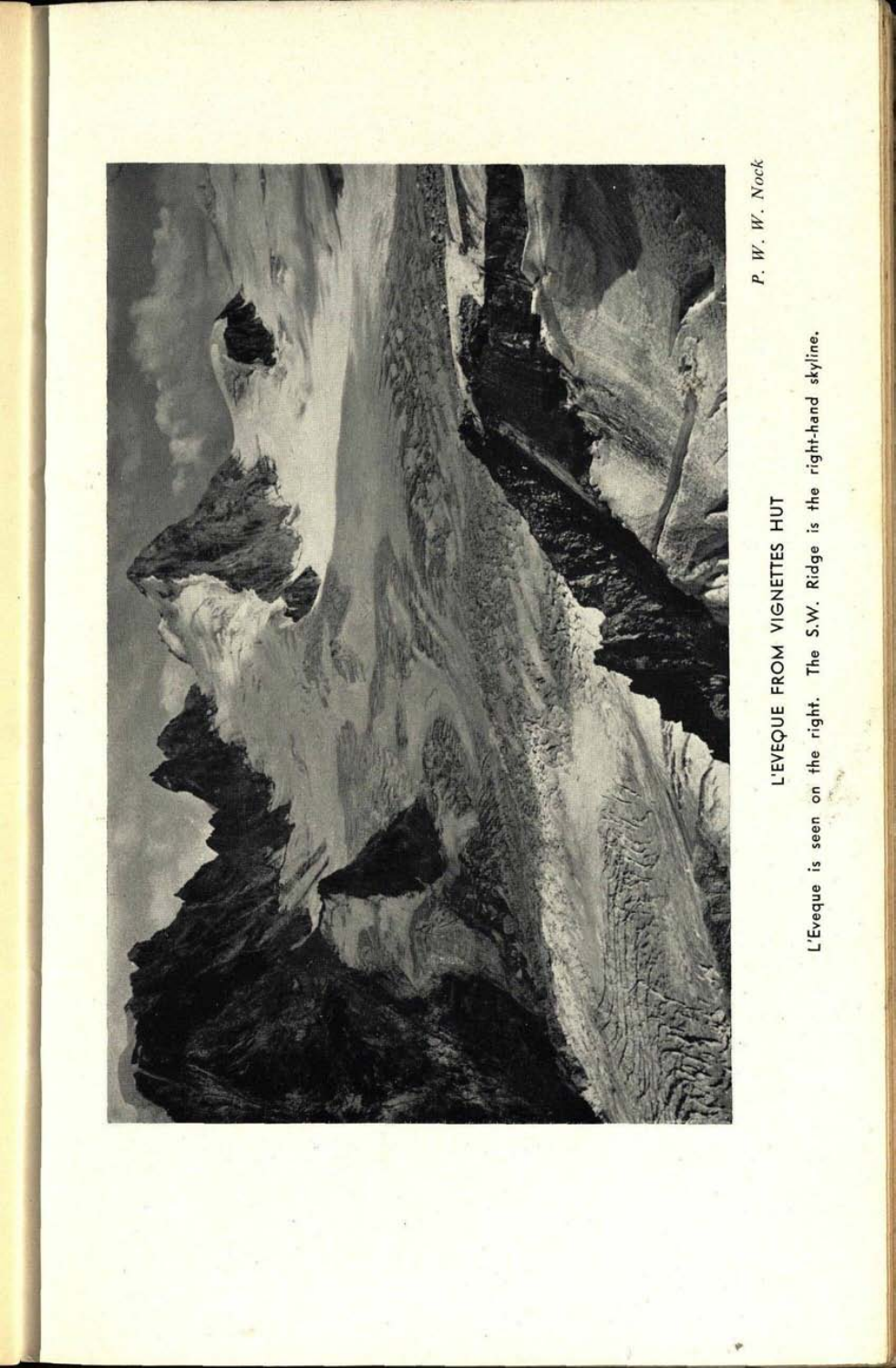chimney which leads back to the sharp edge of the ridge. Here was food for thought, as it was obviously not practicable to keep<br>to the edge. First search was to the left, which though not steep turned out to be completely rotten; the next, to the right, showed a fine ledge leading out on to the almost vertical south face. It appeared easy enough to go along the ledge but looked at first sight as if it was only going to lead us into deeper water. However, I decided to explore the possibility, and with Dorothy belayed, traversed along the ledge. After approximately 30 feet I found the solution in a small right-angle corner, invisible from the ridge, which led up the face and back on to the arête above the nose.

1

**45. 0132**

The corner was vertical, possibly slightly overhanging near<br>the top, and in a very exposed position on the face, with an impressive drop of over 1,000 feet down to the Arolla glacier. It was the kind of place in which the longer one stands considering the matter the more one wonders if it would not perhaps be better to look for an alternative; knowing full well, of course, that this really *is* the route, every alternative having already been examined and discarded. Accordingly I called to Dorothy to join me, and saw her well belayed to a fine firm piece of the mountain—the kind of belay one dreams of but<br>so seldom finds—before starting up the corner. The holds on both walls were good, and I went up the first 40 feet quite quickly by bridging. This brought me to the part which from below had appeared to overhang. Fortunately it was in fact only the right wall which overhung to any extent. For the next few feet I therefore transferred most of my weight on to the left wall and used the crack at the back of the corner as a hand-hold until it was possible to make a rather awkward step to the left on to a fair-sized ledge. From here a few easy steps up the open wall landed me in a notch on the ridge. Dorothy made quick work of the corner and from this point we were able to enjoy a really good stretch of climbing up steep but easy rocks to the " signe trigonometrique."

On the summit of the Eveque we ate and slept in the sun and rapidly abandoned all idea of going up Mont Collon or the Mitre on that day. Some time later we made our way down the ordinary route on the N.E. side, which was much facilitated by good steps in the short ice-slope at the top cut by some parties earlier in the day. Further down we were able to enjoy a short glissade on to the glacier before facing the rather tiresome trudge back to the Vignettes Hut over the soft snow in the midday heat.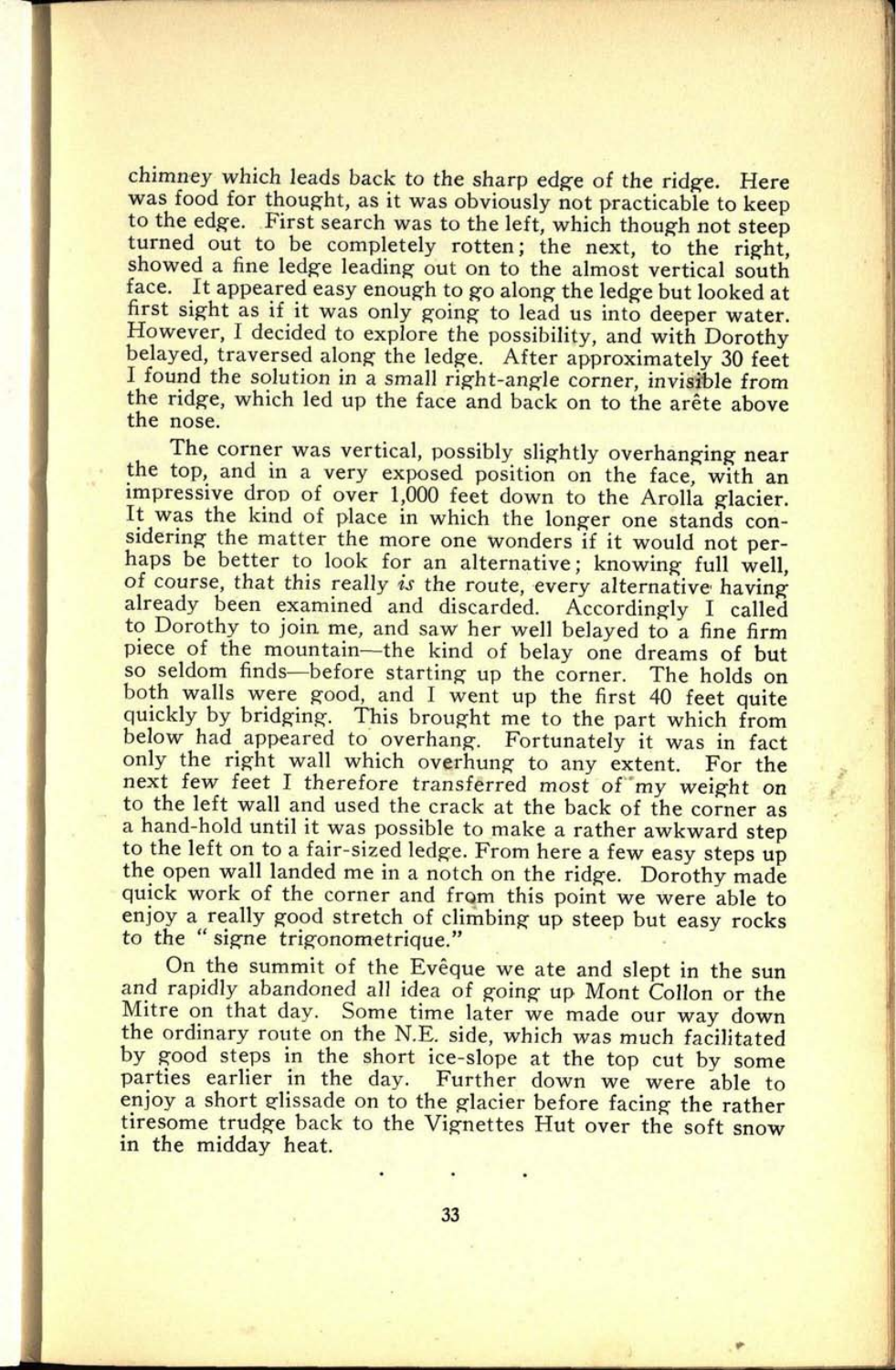Next morning we again rose at 3.30, after a more pleasant night, and were alarmed to find the hut surrounded by cloud. We therefore returned to bed until 4.30 when we were pleased to see the purely local mist dispersing with the dawn. After <sup>a</sup> hurried breakfast we collected all our belongings and settled the bill with the guardian-not without a certain amount of argument as to the charge to S.A.C. members-and finally got away at 5.30.

Many parties were heading for the Pigne d'Arolla, so we joined this caravan somewhere about its middle and proceeded on the very monotonous  $2\frac{1}{2}$ -hour plod to the top. Again we were lucky; most of the parties returned by the way they had come, whilst we went via the Col de Breney to the Col de la Serpentine at the foot of the East ridge of the Mont Blanc de Seilon.

Here we had another extensive halt and watched, or more precisely listened to, a party ascending the rocks on the left of the ice-ridge. The rocks didn't look particularly difficult but were obviously very loose; we therefore decided to climb on the ridge even though it might take longer and involve a certain amount of hard work. Accordingly we put on crampons and started up. We hadn't gone many steps before the snow gave out and we were walking up plain ice. To begin with the angle was very easy and the crampons bit in fine style; then the angle gradually steepened until it was necessary to cut steps. At first alternate steps sufficed, with a quick move on the crampons in between, but finally we were reduced to cutting steps for both feet. This, fortunately, didn't last for much over 100 feet, and as the angle eased off again I was able to revert to alternate steps until at last it was possible to dispense with the steps altogether and rely solely on crampons.

This fine 1,000 ridge landed us on the false summit which is seen from the col below, and from here we had to descend a short distance over some steep rubble before scrambling up the final rock ridge.

It was three o'clock when we reached the top of the Mont Blanc de Seilon and after a short rest (not wishing to miss our dinner at the Mont Collon Hotel) we quickly descended the easy West ridge to the Col de Seilon. Soon we were on the dry glacier, when we took off the rope, presuming we had finished climbing for the day. This, however, was not the case. Owing to gross carelessness in my map-reading we turned off